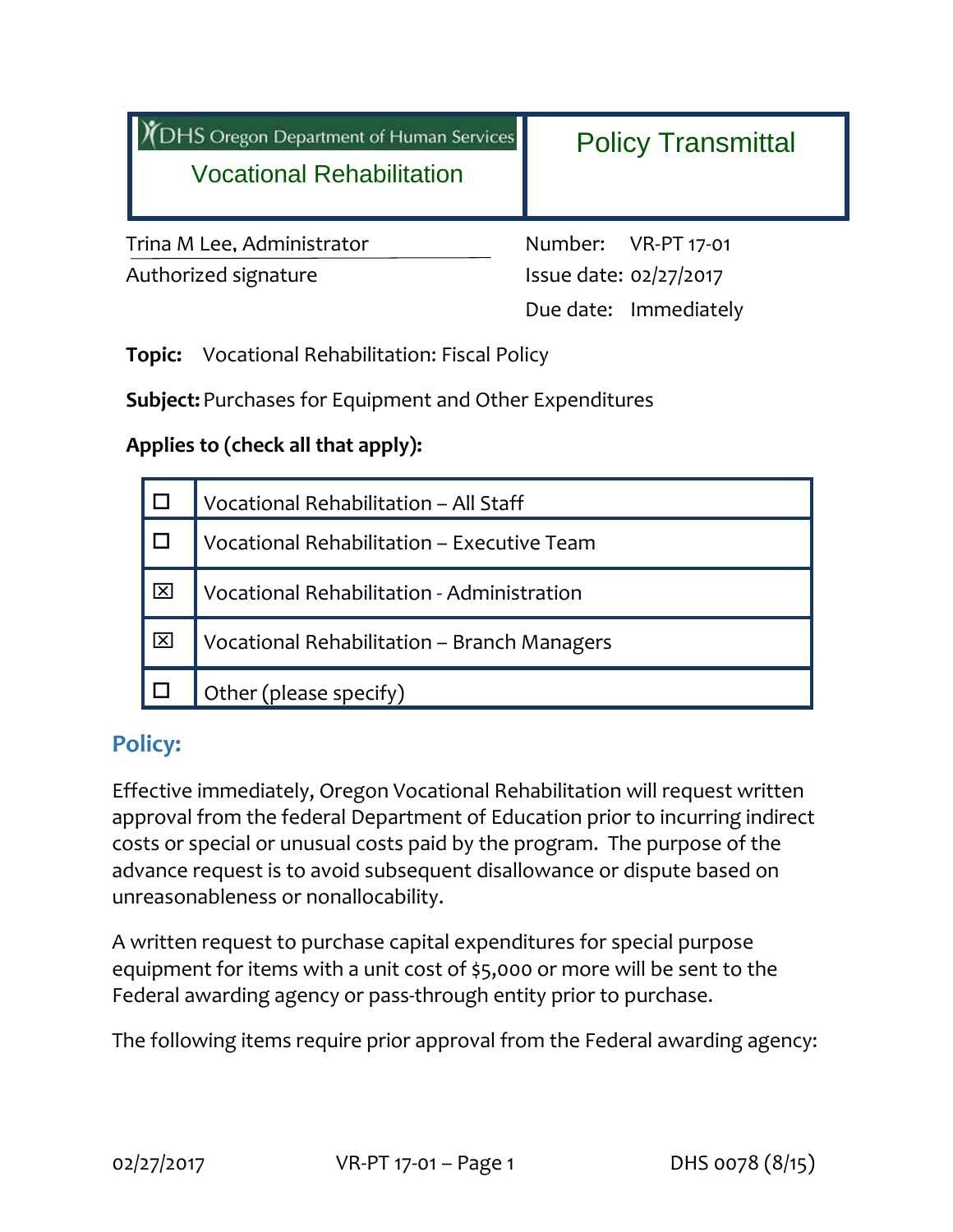- §200.201 Use of grant agreements (including fixed amount awards), cooperative agreements, and contracts, paragraph (b)(5);
- §200.306 Cost sharing or matching;
- ◆ <u>§200.307 Program income</u>;
- ◆ §200.308 Revision of budget and program plans;
- ◆ <u>§200.311 Real property</u>;
- §200.313 Equipment;
- §200.332 Fixed amount subawards;
- §200.413 Direct costs, paragraph (c);
- ◆ §200.430 Compensation—personal services, paragraph (h);
- ◆ <u>§200.431 Compensation—fringe benefits</u>;
- §200.439 Equipment and other capital expenditures;
- §200.440 Exchange rates;
- §200.441 Fines, penalties, damages and other settlements;
- §200.442 Fund raising and investment management costs;
- ◆ <u>§200.445</u> Goods or services for personal use;
- ◆ §200.447 Insurance and indemnification;
- §200.454 Memberships, subscriptions, and professional activity costs, paragraph (c);
- ◆ <u>§200.455 Organization costs</u>;
- ◆ §200.456 Participant support costs;
- ◆ <u>§200.458 Pre-award costs</u>;